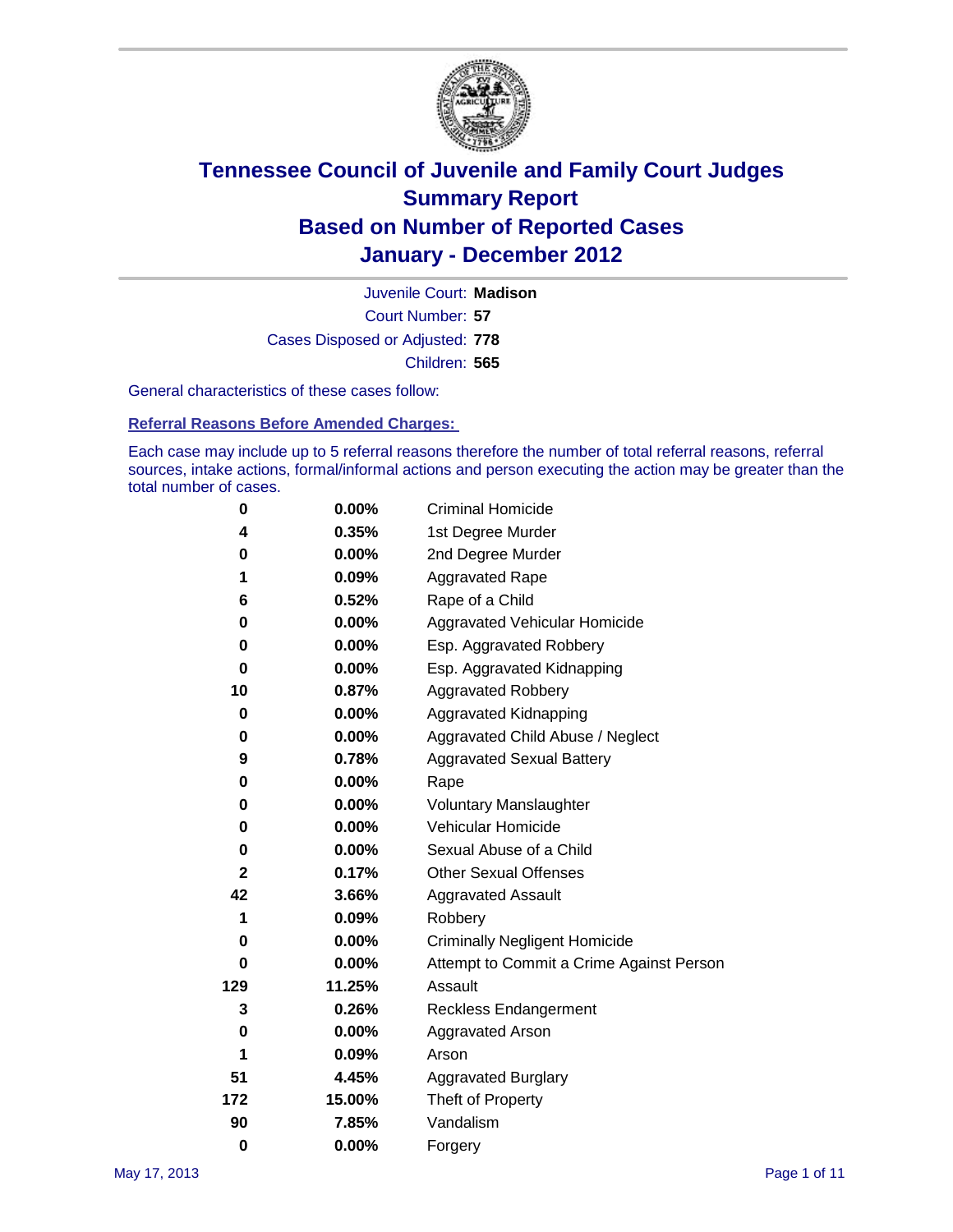

Court Number: **57** Juvenile Court: **Madison** Cases Disposed or Adjusted: **778** Children: **565**

#### **Referral Reasons Before Amended Charges:**

Each case may include up to 5 referral reasons therefore the number of total referral reasons, referral sources, intake actions, formal/informal actions and person executing the action may be greater than the total number of cases.

| $\pmb{0}$      | 0.00%    | <b>Worthless Checks</b>                                     |
|----------------|----------|-------------------------------------------------------------|
| 0              | 0.00%    | Illegal Possession / Fraudulent Use of Credit / Debit Cards |
| 19             | 1.66%    | <b>Burglary</b>                                             |
| 1              | 0.09%    | Unauthorized Use of a Vehicle                               |
| 0              | $0.00\%$ | <b>Cruelty to Animals</b>                                   |
| $\bf{0}$       | $0.00\%$ | Sale of Controlled Substances                               |
| 18             | 1.57%    | <b>Other Drug Offenses</b>                                  |
| 89             | 7.76%    | Possession of Controlled Substances                         |
| $\mathbf 0$    | $0.00\%$ | <b>Criminal Attempt</b>                                     |
| 1              | 0.09%    | Carrying Weapons on School Property                         |
| 24             | 2.09%    | Unlawful Carrying / Possession of a Weapon                  |
| 9              | 0.78%    | <b>Evading Arrest</b>                                       |
| $\mathbf 2$    | 0.17%    | Escape                                                      |
| 3              | 0.26%    | Driving Under Influence (DUI)                               |
| 56             | 4.88%    | Possession / Consumption of Alcohol                         |
| 27             | 2.35%    | Resisting Stop, Frisk, Halt, Arrest or Search               |
| 1              | 0.09%    | <b>Aggravated Criminal Trespass</b>                         |
| 13             | 1.13%    | Harassment                                                  |
| $\bf{0}$       | 0.00%    | Failure to Appear                                           |
| 3              | 0.26%    | Filing a False Police Report                                |
| 4              | 0.35%    | Criminal Impersonation                                      |
| 123            | 10.72%   | <b>Disorderly Conduct</b>                                   |
| 15             | 1.31%    | <b>Criminal Trespass</b>                                    |
| $\overline{7}$ | 0.61%    | <b>Public Intoxication</b>                                  |
| 0              | $0.00\%$ | Gambling                                                    |
| 22             | 1.92%    | <b>Traffic</b>                                              |
| 5              | 0.44%    | <b>Local Ordinances</b>                                     |
| 12             | 1.05%    | Violation of Wildlife Regulations                           |
| $\bf{0}$       | $0.00\%$ | Contempt of Court                                           |
| 28             | 2.44%    | Violation of Probation                                      |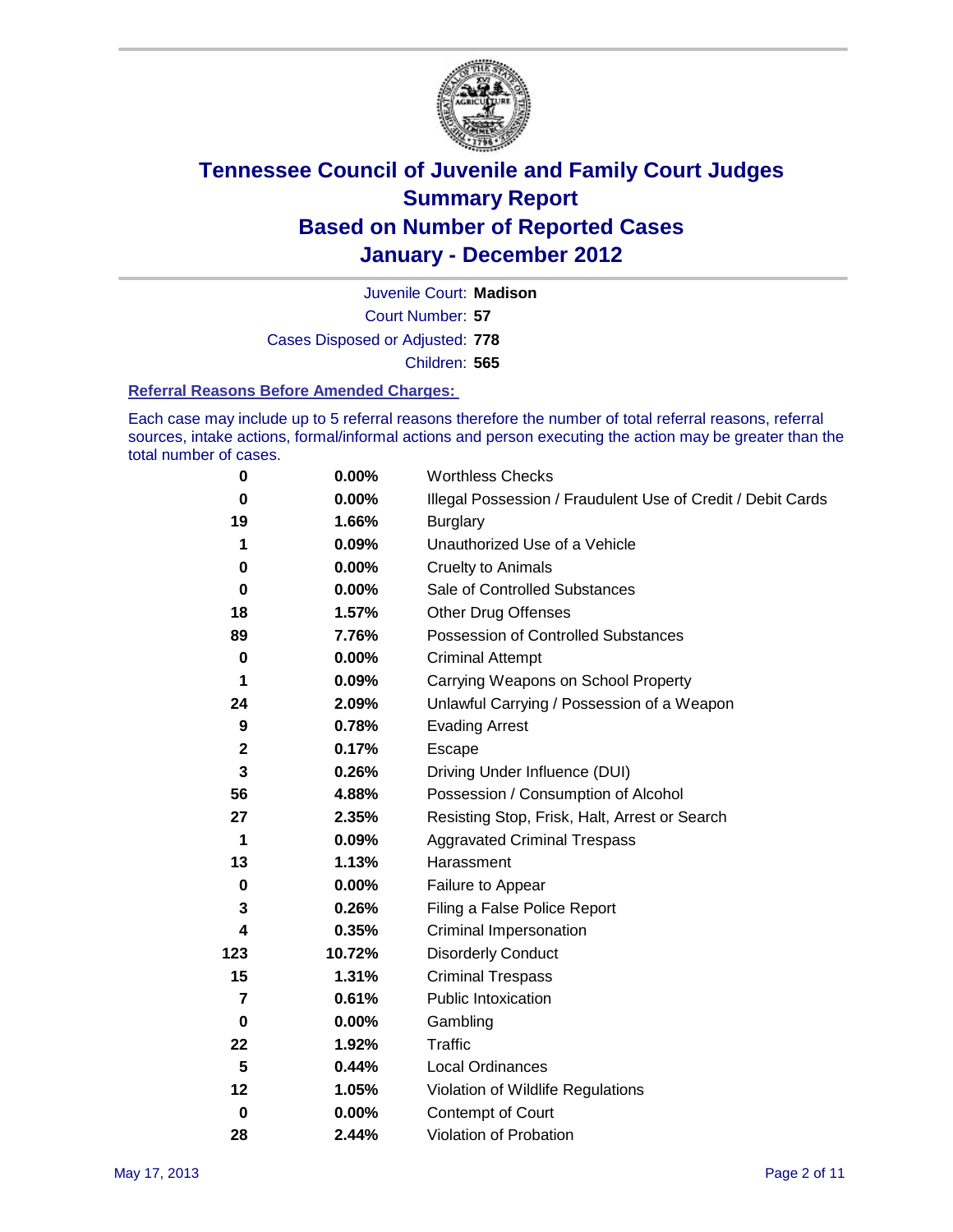

Court Number: **57** Juvenile Court: **Madison** Cases Disposed or Adjusted: **778** Children: **565**

#### **Referral Reasons Before Amended Charges:**

Each case may include up to 5 referral reasons therefore the number of total referral reasons, referral sources, intake actions, formal/informal actions and person executing the action may be greater than the total number of cases.

| 5        | 0.44%    | Violation of Aftercare                 |
|----------|----------|----------------------------------------|
| 6        | 0.52%    | Unruly Behavior                        |
| 5        | 0.44%    | Truancy                                |
| 32       | 2.79%    | In-State Runaway                       |
| $\bf{0}$ | $0.00\%$ | Out-of-State Runaway                   |
| 14       | 1.22%    | Possession of Tobacco Products         |
| 33       | 2.88%    | Violation of a Valid Court Order       |
|          | 0.09%    | Violation of Curfew                    |
| 0        | $0.00\%$ | Sexually Abused Child                  |
| 0        | 0.00%    | <b>Physically Abused Child</b>         |
| 0        | $0.00\%$ | Dependency / Neglect                   |
| 0        | 0.00%    | <b>Termination of Parental Rights</b>  |
| 0        | 0.00%    | <b>Violation of Pretrial Diversion</b> |
| 0        | 0.00%    | Violation of Informal Adjustment       |
| 0        | $0.00\%$ | <b>Judicial Review</b>                 |
| 0        | $0.00\%$ | <b>Administrative Review</b>           |
| 0        | 0.00%    | <b>Foster Care Review</b>              |
| 0        | 0.00%    | Custody                                |
| 0        | 0.00%    | Visitation                             |
| 0        | 0.00%    | Paternity / Legitimation               |
| 0        | 0.00%    | Child Support                          |
| 0        | 0.00%    | <b>Request for Medical Treatment</b>   |
| $\bf{0}$ | 0.00%    | <b>Consent to Marry</b>                |
| 48       | 4.18%    | Other                                  |
| 1,147    | 100.00%  | <b>Total Referrals</b>                 |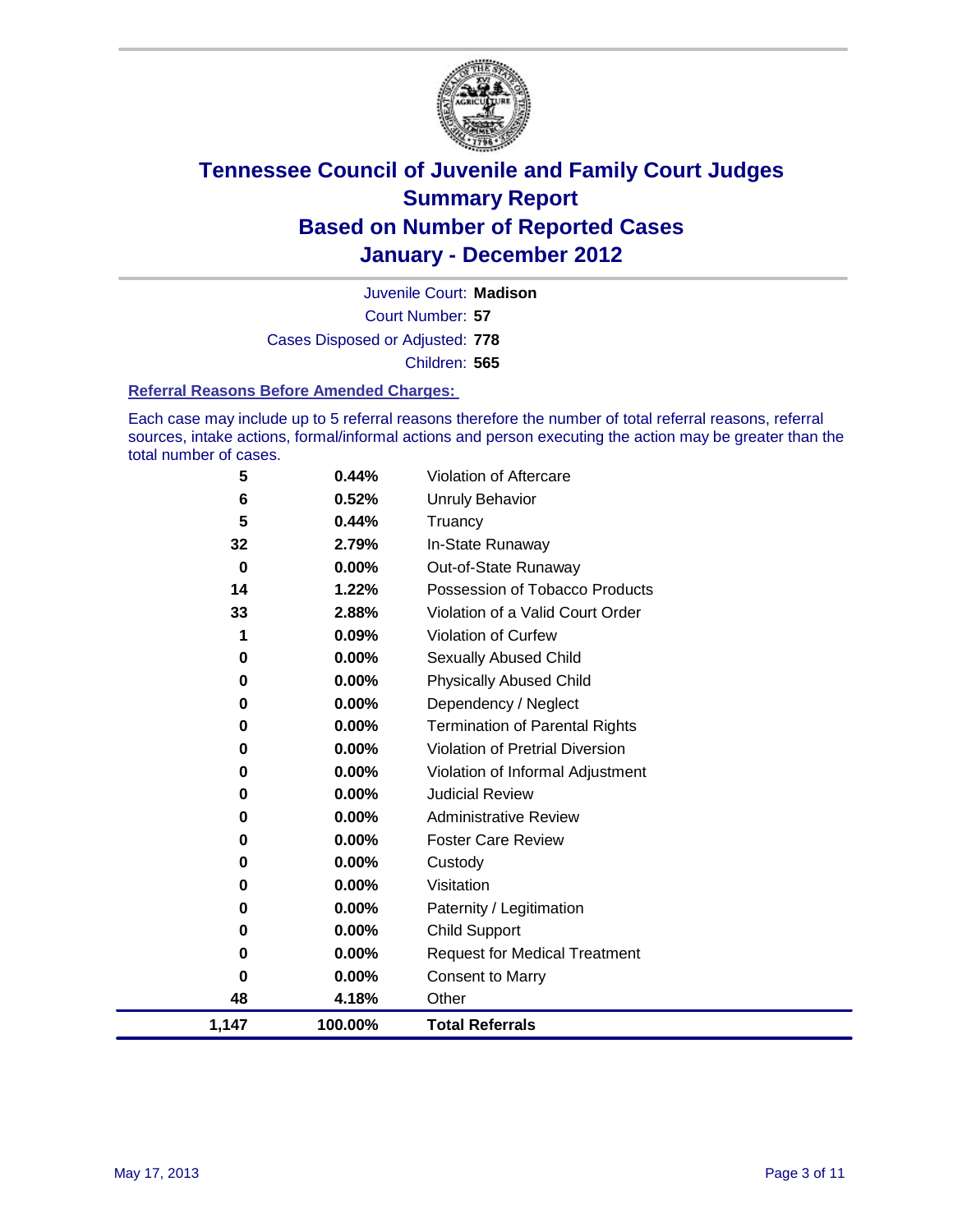

|                                 |               | Juvenile Court: Madison |  |  |  |  |
|---------------------------------|---------------|-------------------------|--|--|--|--|
| Court Number: 57                |               |                         |  |  |  |  |
| Cases Disposed or Adjusted: 778 |               |                         |  |  |  |  |
|                                 | Children: 565 |                         |  |  |  |  |
| <b>Referral Sources: 1</b>      |               |                         |  |  |  |  |
| 989                             | 86.22%        | Law Enforcement         |  |  |  |  |
|                                 | 0.61%         | Parents                 |  |  |  |  |

| 1,147        | 100.00% | <b>Total Referral Sources</b>     |
|--------------|---------|-----------------------------------|
| 4            | 0.35%   | Other                             |
| 0            | 0.00%   | Unknown                           |
| 0            | 0.00%   | Hospital                          |
| 0            | 0.00%   | Child & Parent                    |
| 14           | 1.22%   | Victim                            |
| 21           | 1.83%   | <b>Other Court</b>                |
| $\mathbf{2}$ | 0.17%   | Social Agency                     |
| 72           | 6.28%   | <b>Court Staff</b>                |
| 0            | 0.00%   | <b>District Attorney's Office</b> |
| 15           | 1.31%   | <b>Other State Department</b>     |
| 14           | 1.22%   | <b>DCS</b>                        |
| 1            | 0.09%   | <b>CSA</b>                        |
| 7            | 0.61%   | School                            |
| 0            | 0.00%   | Self                              |
| 1            | 0.09%   | Relatives                         |
|              |         |                                   |

### **Age of Child at Referral: 2**

| 565 | 100.00% | <b>Total Child Count</b> |
|-----|---------|--------------------------|
| 0   | 0.00%   | Unknown                  |
| 4   | 0.71%   | Ages 19 and Over         |
| 143 | 25.31%  | Ages 17 through 18       |
| 240 | 42.48%  | Ages 15 through 16       |
| 124 | 21.95%  | Ages 13 through 14       |
| 50  | 8.85%   | Ages 11 through 12       |
| 4   | 0.71%   | Ages 10 and Under        |
|     |         |                          |

<sup>1</sup> If different than number of Referral Reasons (1147), verify accuracy of your court's data.

<sup>2</sup> One child could be counted in multiple categories, verify accuracy of your court's data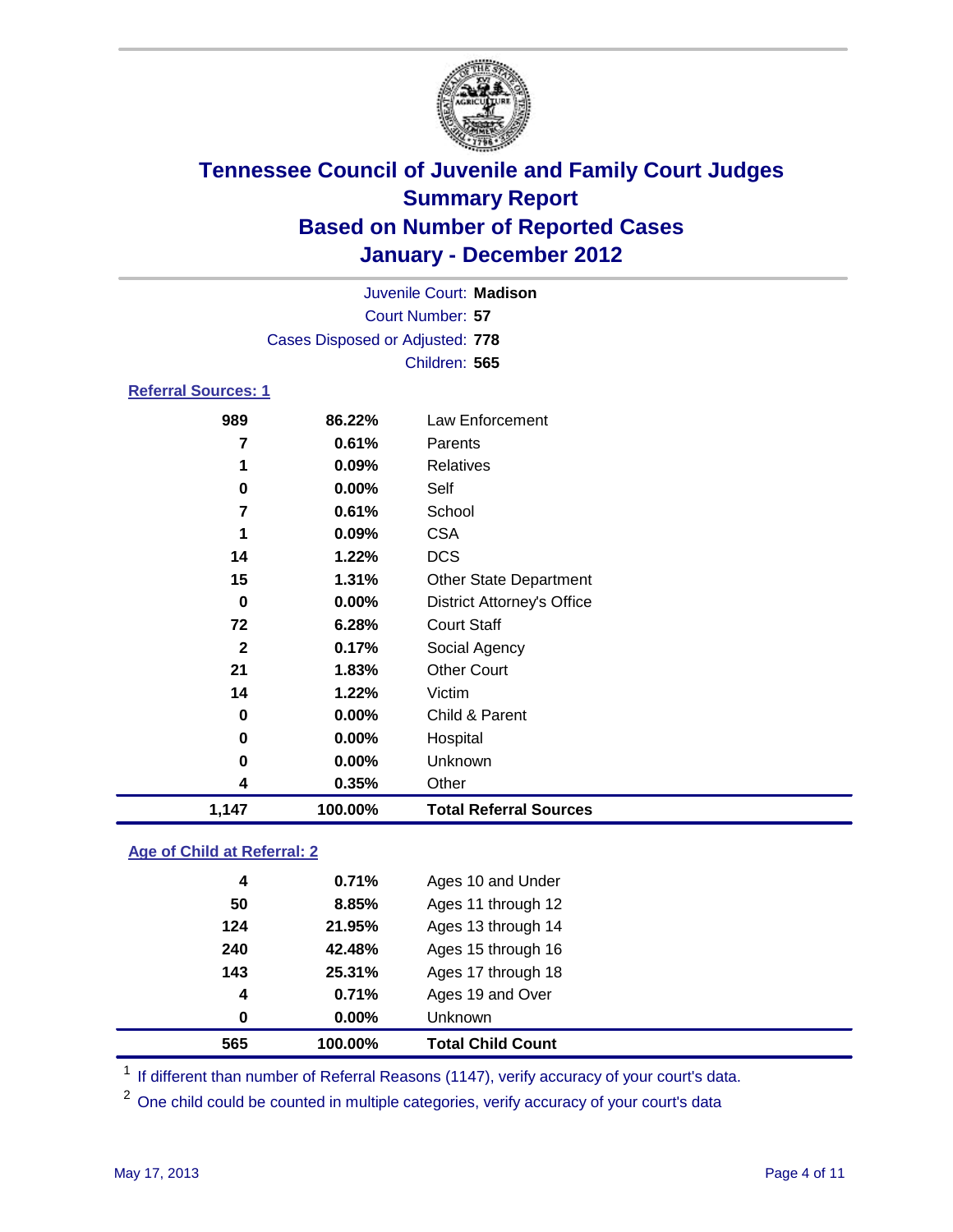

| Juvenile Court: Madison                 |                                 |                          |  |  |
|-----------------------------------------|---------------------------------|--------------------------|--|--|
| Court Number: 57                        |                                 |                          |  |  |
|                                         | Cases Disposed or Adjusted: 778 |                          |  |  |
|                                         |                                 | Children: 565            |  |  |
| Sex of Child: 1                         |                                 |                          |  |  |
| 394                                     | 69.73%                          | Male                     |  |  |
| 171                                     | 30.27%                          | Female                   |  |  |
| $\mathbf 0$                             | 0.00%                           | Unknown                  |  |  |
| 565                                     | 100.00%                         | <b>Total Child Count</b> |  |  |
| Race of Child: 1                        |                                 |                          |  |  |
| 173                                     | 30.62%                          | White                    |  |  |
| 369                                     | 65.31%                          | African American         |  |  |
| 0                                       | 0.00%                           | Native American          |  |  |
| $\mathbf 2$                             | 0.35%                           | Asian                    |  |  |
| $6\phantom{1}$                          | 1.06%                           | Mixed                    |  |  |
| 15                                      | 2.65%                           | Unknown                  |  |  |
| 565                                     | 100.00%                         | <b>Total Child Count</b> |  |  |
| <b>Hispanic Origin: 1</b>               |                                 |                          |  |  |
| 19                                      | 3.36%                           | Yes                      |  |  |
| 534                                     | 94.51%                          | <b>No</b>                |  |  |
| 12                                      | 2.12%                           | Unknown                  |  |  |
| 565                                     | 100.00%                         | <b>Total Child Count</b> |  |  |
| <b>School Enrollment of Children: 1</b> |                                 |                          |  |  |
| 474                                     | 83.89%                          | Yes                      |  |  |
| 77                                      | 13.63%                          | No                       |  |  |
| 14                                      | 2.48%                           | Unknown                  |  |  |
| 565                                     | 100.00%                         | <b>Total Child Count</b> |  |  |

One child could be counted in multiple categories, verify accuracy of your court's data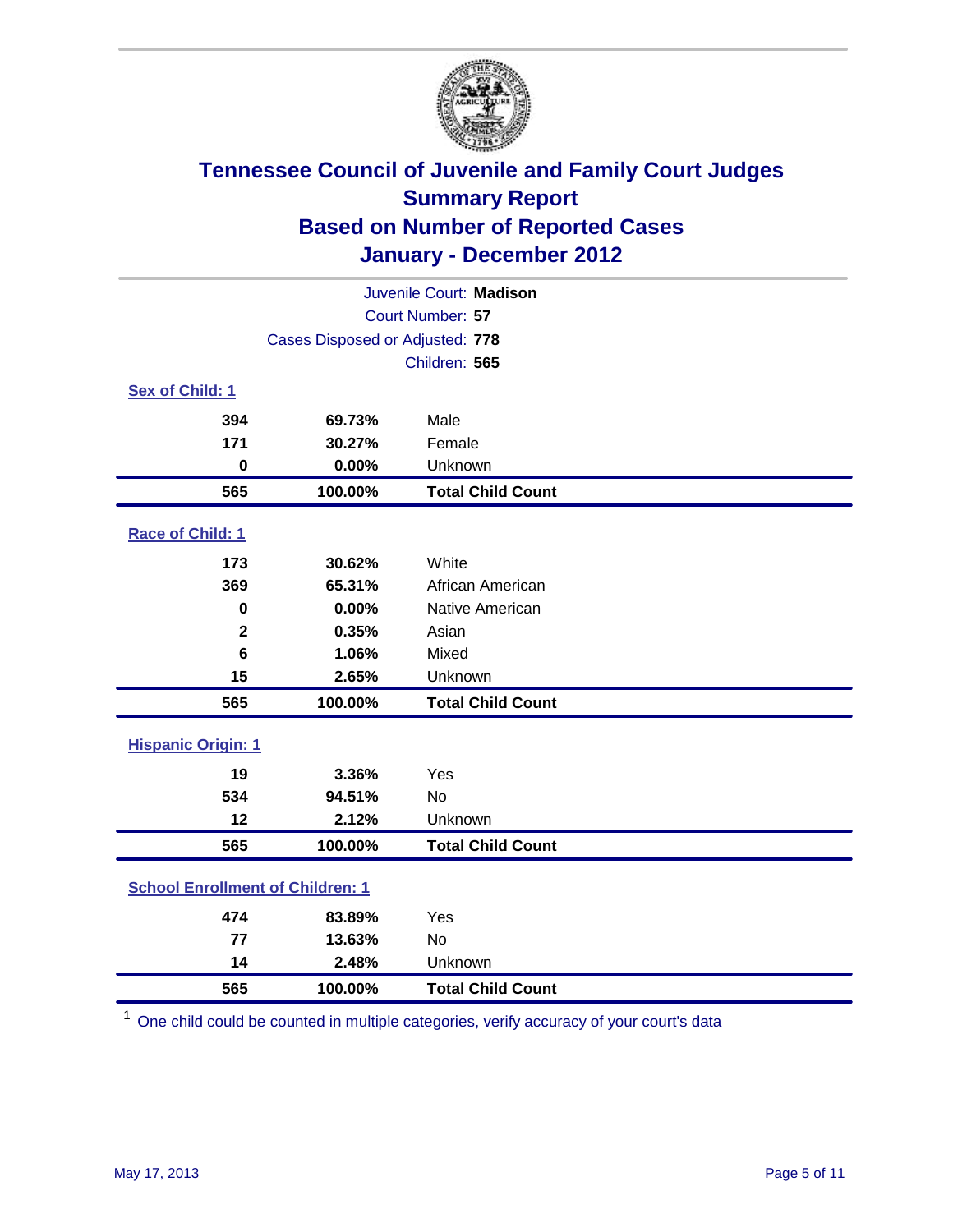

Court Number: **57** Juvenile Court: **Madison** Cases Disposed or Adjusted: **778** Children: **565**

#### **Living Arrangement of Child at Time of Referral: 1**

| 565 | 100.00%  | <b>Total Child Count</b>     |
|-----|----------|------------------------------|
| 12  | 2.12%    | Other                        |
| 119 | 21.06%   | Unknown                      |
| 0   | $0.00\%$ | Independent                  |
| 1   | 0.18%    | In an Institution            |
| 4   | 0.71%    | In a Residential Center      |
| 0   | $0.00\%$ | In a Group Home              |
| 7   | 1.24%    | With Foster Family           |
| 1   | 0.18%    | With Adoptive Parents        |
| 35  | 6.19%    | <b>With Relatives</b>        |
| 26  | 4.60%    | <b>With Father</b>           |
| 248 | 43.89%   | With Mother                  |
| 27  | 4.78%    | With Mother and Stepfather   |
| 12  | 2.12%    | With Father and Stepmother   |
| 73  | 12.92%   | With Both Biological Parents |
|     |          |                              |

#### **Type of Detention: 2**

| 778      | 100.00%       | <b>Total Detention Count</b> |
|----------|---------------|------------------------------|
| $\bf{0}$ | $0.00\%$      | Other                        |
| 0        | 0.00%         | Does Not Apply               |
| 367      | 47.17%        | <b>Unknown</b>               |
| 0        | $0.00\%$      | <b>Psychiatric Hospital</b>  |
| 0        | 0.00%         | Jail - No Separation         |
| 0        | $0.00\%$      | Jail - Partial Separation    |
| 0        | 0.00%         | Jail - Complete Separation   |
| 148      | 19.02%        | Juvenile Detention Facility  |
| 263      | <b>33.80%</b> | Non-Secure Placement         |
|          |               |                              |

<sup>1</sup> One child could be counted in multiple categories, verify accuracy of your court's data

<sup>2</sup> If different than number of Cases (778) verify accuracy of your court's data.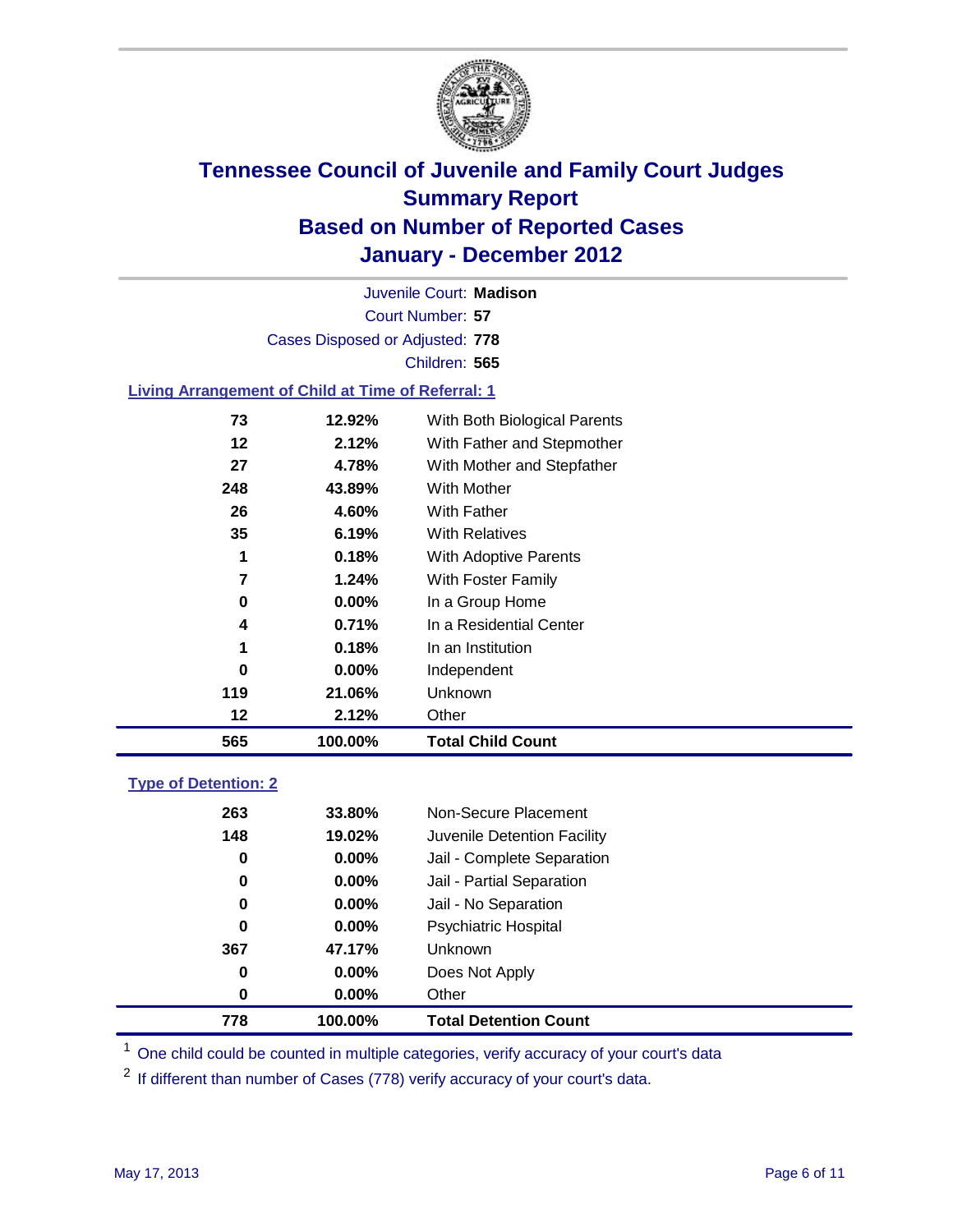

|                                                    |                                 | Juvenile Court: Madison              |  |  |
|----------------------------------------------------|---------------------------------|--------------------------------------|--|--|
| Court Number: 57                                   |                                 |                                      |  |  |
|                                                    | Cases Disposed or Adjusted: 778 |                                      |  |  |
|                                                    |                                 | Children: 565                        |  |  |
| <b>Placement After Secure Detention Hearing: 1</b> |                                 |                                      |  |  |
| 349                                                | 44.86%                          | Returned to Prior Living Arrangement |  |  |
| 18                                                 | 2.31%                           | Juvenile Detention Facility          |  |  |
| 0                                                  | 0.00%                           | Jail                                 |  |  |
| $\bf{0}$                                           | 0.00%                           | Shelter / Group Home                 |  |  |
| 0                                                  | 0.00%                           | <b>Foster Family Home</b>            |  |  |
| $\bf{0}$                                           | 0.00%                           | Psychiatric Hospital                 |  |  |
| 411                                                | 52.83%                          | Unknown                              |  |  |
| 0                                                  | 0.00%                           | Does Not Apply                       |  |  |
| $\mathbf 0$                                        | 0.00%                           | Other                                |  |  |
| 778                                                | 100.00%                         | <b>Total Placement Count</b>         |  |  |
|                                                    |                                 |                                      |  |  |
| <b>Intake Actions: 2</b>                           |                                 |                                      |  |  |
| 1,012                                              | 88.23%                          | <b>Petition Filed</b>                |  |  |
| 0                                                  | 0.00%                           | <b>Motion Filed</b>                  |  |  |
| $\bf{0}$                                           | 0.00%                           | <b>Citation Processed</b>            |  |  |
| 0                                                  | 0.00%                           | Notification of Paternity Processed  |  |  |
| 24                                                 | 2.09%                           | Scheduling of Judicial Review        |  |  |
| 14                                                 | 1.22%                           | Scheduling of Administrative Review  |  |  |
| 0                                                  | 0.00%                           | Scheduling of Foster Care Review     |  |  |
| 66                                                 | 5.75%                           | Unknown                              |  |  |
| 17                                                 | 1.48%                           | Does Not Apply                       |  |  |
| 14                                                 | 1.22%                           | Other                                |  |  |
| 1,147                                              | 100.00%                         | <b>Total Intake Count</b>            |  |  |

<sup>1</sup> If different than number of Cases (778) verify accuracy of your court's data.

<sup>2</sup> If different than number of Referral Reasons (1147), verify accuracy of your court's data.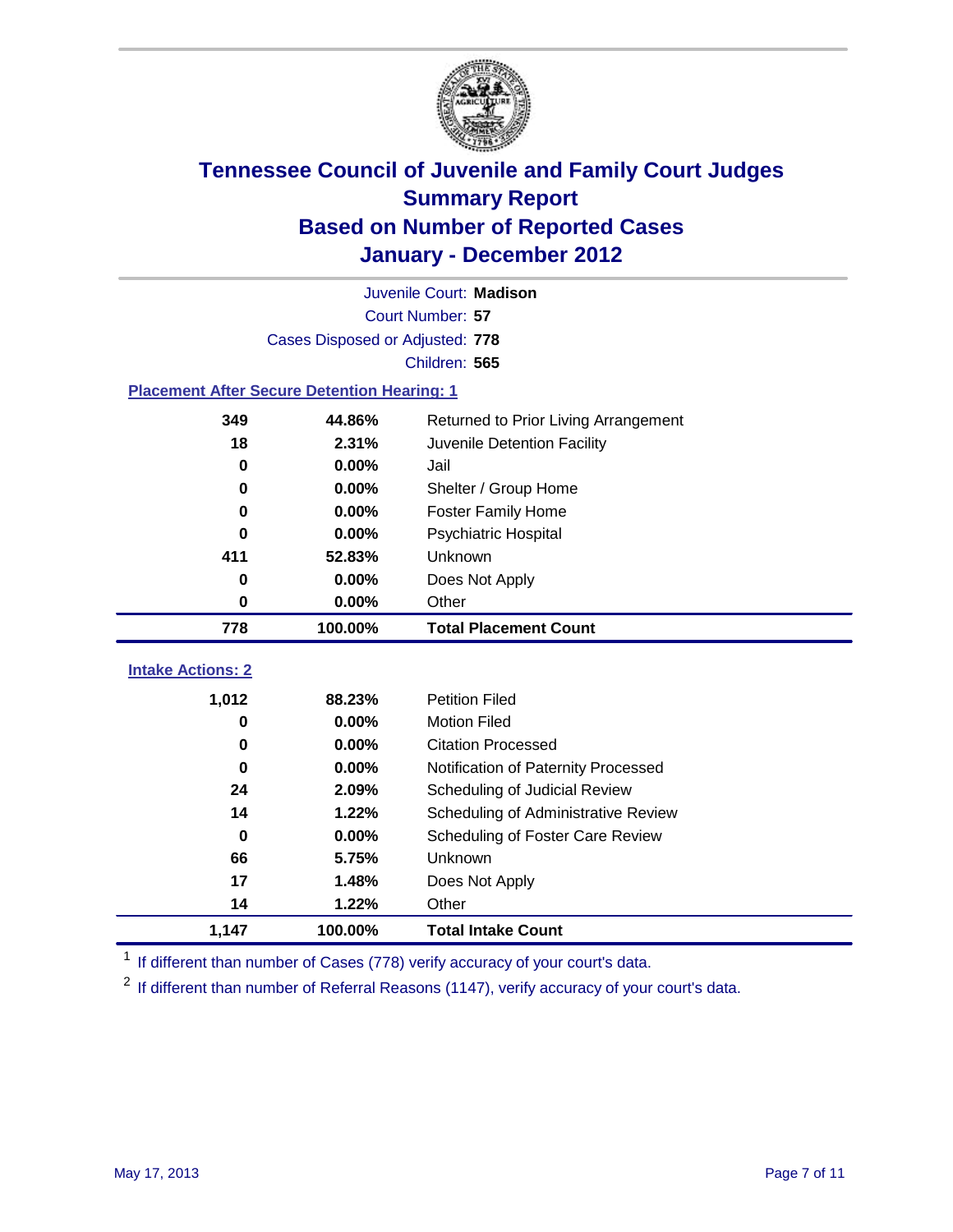

Court Number: **57** Juvenile Court: **Madison** Cases Disposed or Adjusted: **778** Children: **565**

#### **Last Grade Completed by Child: 1**

| $\bf{0}$                                | 0.00%   | Too Young for School         |  |  |
|-----------------------------------------|---------|------------------------------|--|--|
| $\bf{0}$                                | 0.00%   | Preschool                    |  |  |
| 0                                       | 0.00%   | Kindergarten                 |  |  |
| 0                                       | 0.00%   | 1st Grade                    |  |  |
| 1                                       | 0.18%   | 2nd Grade                    |  |  |
| $\mathbf 2$                             | 0.35%   | 3rd Grade                    |  |  |
| 1                                       | 0.18%   | 4th Grade                    |  |  |
| 5                                       | 0.88%   | 5th Grade                    |  |  |
| 22                                      | 3.89%   | 6th Grade                    |  |  |
| 42                                      | 7.43%   | 7th Grade                    |  |  |
| 74                                      | 13.10%  | 8th Grade                    |  |  |
| 107                                     | 18.94%  | 9th Grade                    |  |  |
| 105                                     | 18.58%  | 10th Grade                   |  |  |
| 96                                      | 16.99%  | 11th Grade                   |  |  |
| 53                                      | 9.38%   | 12th Grade                   |  |  |
| 0                                       | 0.00%   | Non-Graded Special Ed        |  |  |
| $\bf{0}$                                | 0.00%   | <b>GED</b>                   |  |  |
| 11                                      | 1.95%   | Graduated                    |  |  |
| 0                                       | 0.00%   | <b>Never Attended School</b> |  |  |
| 42                                      | 7.43%   | Unknown                      |  |  |
| 4                                       | 0.71%   | Other                        |  |  |
| 565                                     | 100.00% | <b>Total Child Count</b>     |  |  |
| <b>Enrolled in Special Education: 1</b> |         |                              |  |  |

| 565 | 100.00% | <b>Total Child Count</b> |  |
|-----|---------|--------------------------|--|
| 175 | 30.97%  | Unknown                  |  |
| 334 | 59.12%  | No.                      |  |
| 56  | 9.91%   | Yes                      |  |
|     |         |                          |  |

One child could be counted in multiple categories, verify accuracy of your court's data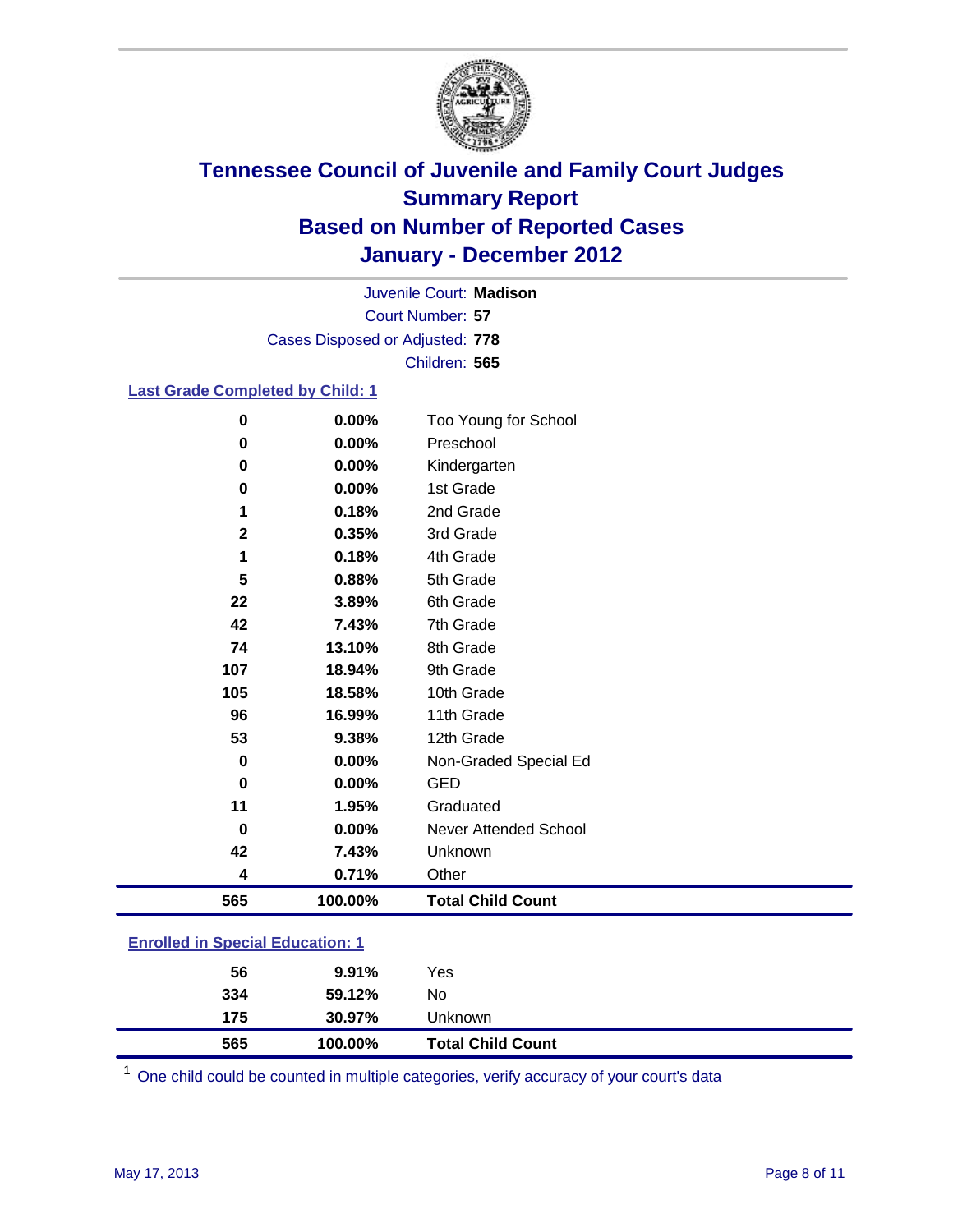

|                              |                                 | Juvenile Court: Madison   |
|------------------------------|---------------------------------|---------------------------|
|                              |                                 | Court Number: 57          |
|                              | Cases Disposed or Adjusted: 778 |                           |
|                              |                                 | Children: 565             |
| <b>Action Executed By: 1</b> |                                 |                           |
| 1,026                        | 89.45%                          | Judge                     |
| 20                           | 1.74%                           | Magistrate                |
| 0                            | $0.00\%$                        | <b>YSO</b>                |
| 101                          | 8.81%                           | Other                     |
| 0                            | 0.00%                           | Unknown                   |
| 1,147                        | 100.00%                         | <b>Total Action Count</b> |

### **Formal / Informal Actions: 1**

| 8        | 0.70%    | Dismissed                                        |
|----------|----------|--------------------------------------------------|
| 0        | $0.00\%$ | Retired / Nolle Prosequi                         |
| 753      | 65.65%   | <b>Complaint Substantiated Delinquent</b>        |
| 59       | 5.14%    | <b>Complaint Substantiated Status Offender</b>   |
| 0        | 0.00%    | <b>Complaint Substantiated Dependent/Neglect</b> |
| 0        | $0.00\%$ | <b>Complaint Substantiated Abused</b>            |
| 0        | 0.00%    | <b>Complaint Substantiated Mentally III</b>      |
| 0        | $0.00\%$ | Informal Adjustment                              |
| 0        | $0.00\%$ | <b>Pretrial Diversion</b>                        |
| 0        | $0.00\%$ | <b>Transfer to Adult Court Hearing</b>           |
| 0        | $0.00\%$ | Charges Cleared by Transfer to Adult Court       |
| 0        | 0.00%    | <b>Special Proceeding</b>                        |
| 0        | $0.00\%$ | <b>Review Concluded</b>                          |
| $\bf{0}$ | $0.00\%$ | Case Held Open                                   |
| 327      | 28.51%   | Other                                            |
| 0        | $0.00\%$ | <b>Unknown</b>                                   |
| 1,147    | 100.00%  | <b>Total Action Count</b>                        |

<sup>1</sup> If different than number of Referral Reasons (1147), verify accuracy of your court's data.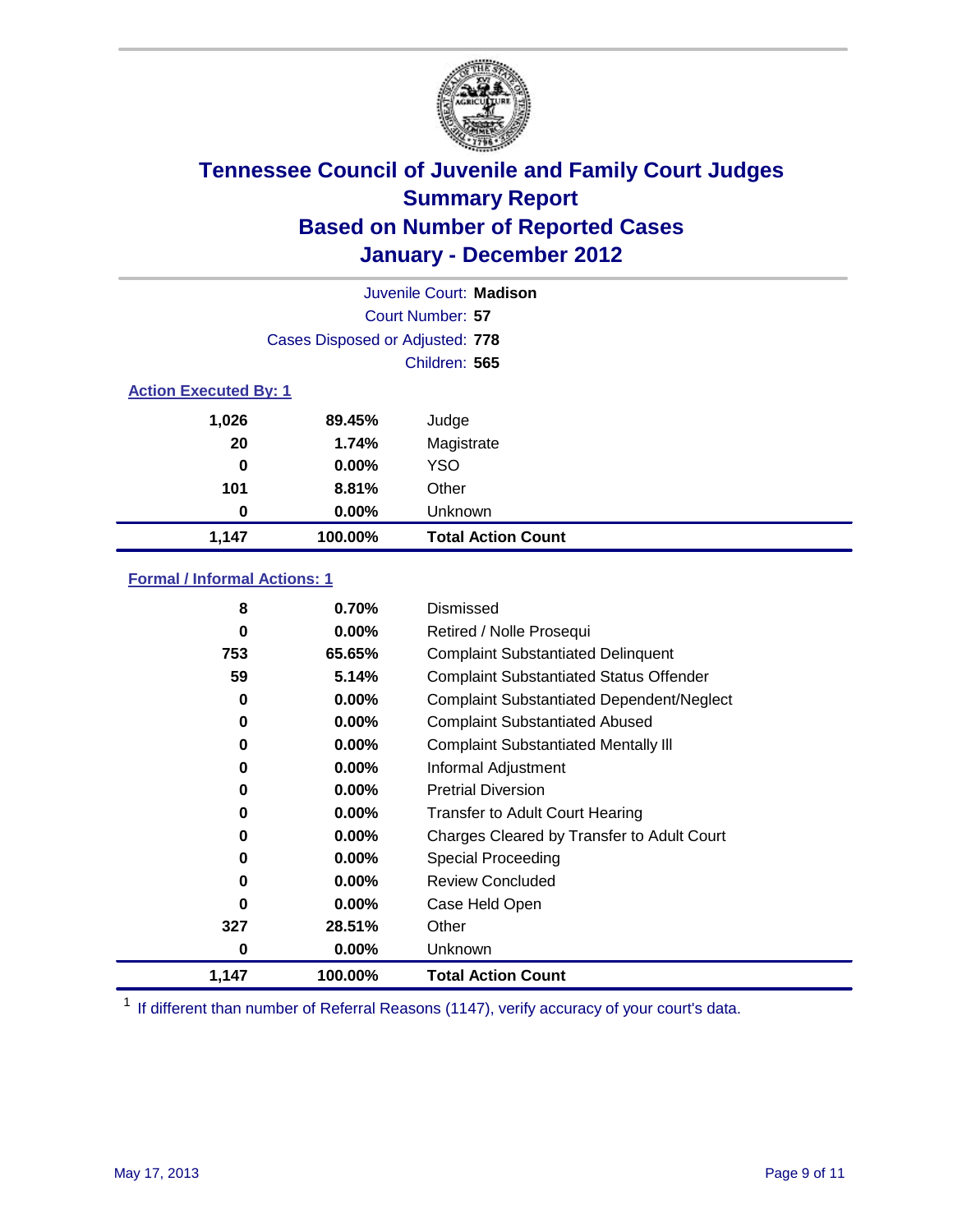

|                       |                                 | Juvenile Court: Madison                               |
|-----------------------|---------------------------------|-------------------------------------------------------|
|                       |                                 | <b>Court Number: 57</b>                               |
|                       | Cases Disposed or Adjusted: 778 |                                                       |
|                       |                                 | Children: 565                                         |
| <b>Case Outcomes:</b> |                                 | There can be multiple outcomes for one child or case. |
| 40                    | 2.29%                           | <b>Case Dismissed</b>                                 |
| 5                     | 0.29%                           | Case Retired or Nolle Prosequi                        |
| 3                     | 0.17%                           | Warned / Counseled                                    |
| 1                     | 0.06%                           | <b>Held Open For Review</b>                           |
| 83                    | 4.76%                           | Supervision / Probation to Juvenile Court             |
| 0                     | 0.00%                           | <b>Probation to Parents</b>                           |
| 43                    | 2.47%                           | Referral to Another Entity for Supervision / Service  |
| 130                   | 7.46%                           | Referred for Mental Health Counseling                 |
| 28                    | 1.61%                           | Referred for Alcohol and Drug Counseling              |
| 0                     | 0.00%                           | Referred to Alternative School                        |
| 4                     | 0.23%                           | Referred to Private Child Agency                      |
| 0                     | 0.00%                           | Referred to Defensive Driving School                  |
| 27                    | 1.55%                           | Referred to Alcohol Safety School                     |
| $\mathbf 2$           | 0.11%                           | Referred to Juvenile Court Education-Based Program    |
| 0                     | 0.00%                           | Driver's License Held Informally                      |
| 0                     | 0.00%                           | <b>Voluntary Placement with DMHMR</b>                 |
| 4                     | 0.23%                           | <b>Private Mental Health Placement</b>                |
| 0                     | 0.00%                           | <b>Private MR Placement</b>                           |
| 26                    | 1.49%                           | Placement with City/County Agency/Facility            |
| 9                     | 0.52%                           | Placement with Relative / Other Individual            |
| 44                    | 2.52%                           | Fine                                                  |
| 136                   | 7.80%                           | <b>Public Service</b>                                 |
| 111                   | 6.37%                           | Restitution                                           |
| 13                    | 0.75%                           | <b>Runaway Returned</b>                               |
| 294                   | 16.87%                          | No Contact Order                                      |
| 1                     | 0.06%                           | Injunction Other than No Contact Order                |
| 4                     | 0.23%                           | <b>House Arrest</b>                                   |
| 0                     | 0.00%                           | <b>Court Defined Curfew</b>                           |
| 0                     | 0.00%                           | Dismissed from Informal Adjustment                    |
| 0                     | 0.00%                           | <b>Dismissed from Pretrial Diversion</b>              |
| 16                    | 0.92%                           | Released from Probation                               |
| 11                    | 0.63%                           | <b>Transferred to Adult Court</b>                     |
| $\pmb{0}$             | 0.00%                           | <b>DMHMR Involuntary Commitment</b>                   |